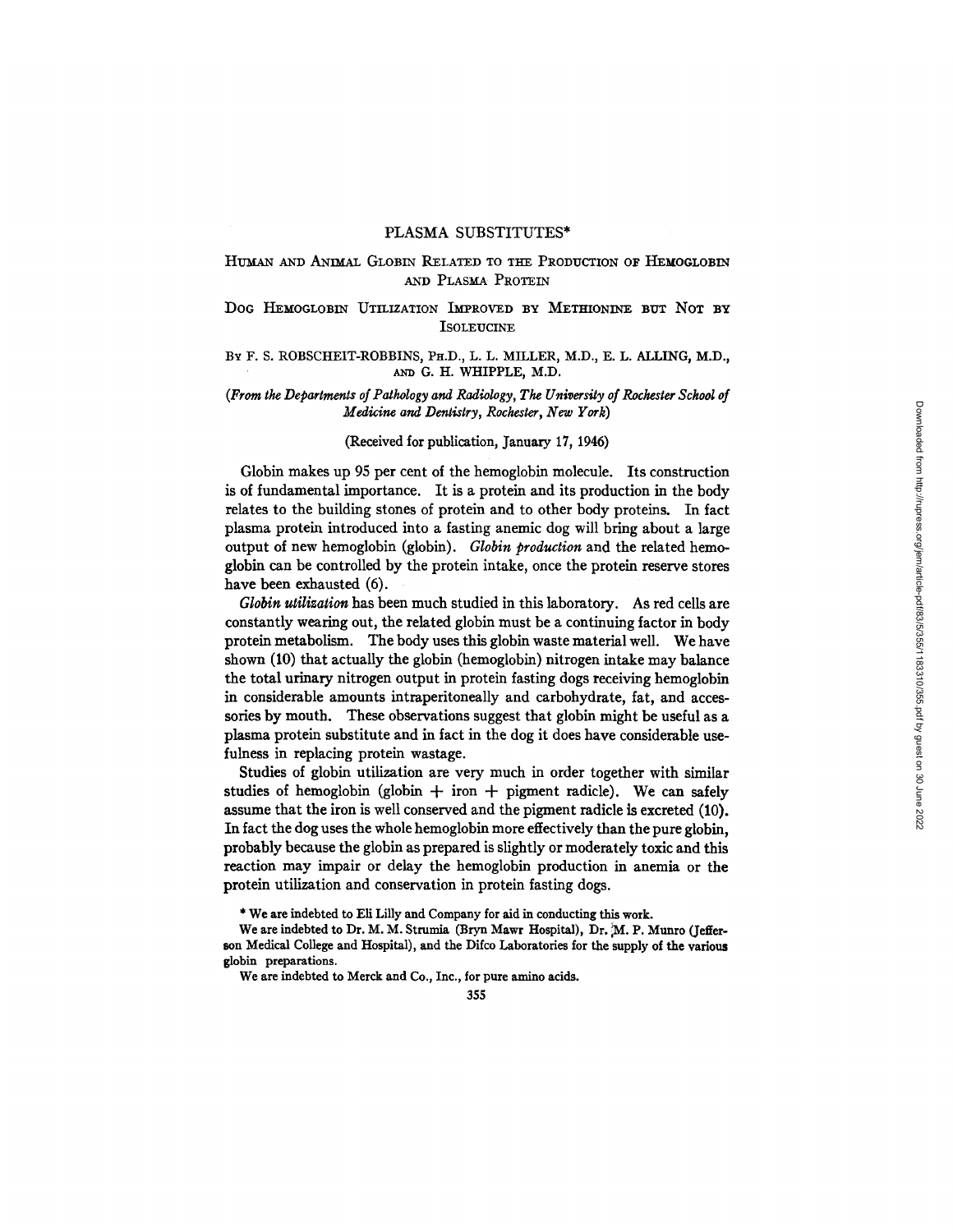Globin is a peculiar protein and among other things it contains less isoleucine and methionine than the usual body proteins. Supplementation of globin and hemoglobin with these amino acids as given to protein fasting dogs obviously needs investigation. Some experimental data are tabulated below to show that the metabolic response is favorable and a positive urinary nitrogen balance is attainable when hemoglobin is supplemented with methionine. The addition of *dl*-isoleucine in the two experiments is without effect.

#### *Methods*

The dogs used in the experiments in Table 1 were healthy mongrels maintained in the kennels for several months preceding the tabulated experiments, on a diet of table scraps supplemented by liver and dog biscuit. Tables 2 and 3 relate to dogs of a bull terrier and coach strain taken from the anemia colony (16). These dogs are continuously maintained at a hemoglobin and red cell level of about one-third normal by suitable bleeding and the standard diet of salmon bread. "Double depletion" (anemia and hypoproteinemia) is produced by blood removal and a low protein or non-protein diet plus abundant iron. When anemic dogs are used for double depletion experiments their plasma proteins are depleted usually within a 2 or 3 week period. Dogs previously non-anemic are occasionally subjected to either a week of fasting or a preliminary period of a low protein dietary intake before blood removal is begun. Protein depletion of these animals often necessitates a 4 to 6 week period. Non-protein diet periods with attendant weight loss cannot be continued indefinitely, therefore recovery periods are interspersed in the experimental program. The general technical procedures relating to these dogs and methods of these experiments are those described for the anemia colony and double depletion experiments (16, 13).

*The basal ration* concerns either the standard salmon bread during the anemia period which is described elsewhere (16) or the basal protein-free biscuit for double depletion experiments (13). In more recent experiments reduced iron 62 gin. and choline chloride 40 gin. are added to the total biscuit ingredients before baking, allowing a daily dose of approximately 600 mg. iron and 400 mg. of choline. In the experimental histories where iron addition to the diet is not mentioned the finished biscuit contains the daily dose of choline and iron.

*Vitamin additions* consist of a dried yeast (Standard Brands Inc., Type 200B) and a liver extract powder prepared Irom pig liver. In certain experiments--indicated in experimental histories,—a synthetic preparation (Eli Lilly and Company) was given in the daily diet (13). The concentrates (yeast, liver extract powder) contain nitrogen and the amount is added to the protein intake indicated in the tables. The salt mixture used represents the McCollum, Slmmonds formula (16) without iron.

*Human globin* (Table 1) consisted of three separate lots, all prepared from human erythrocytes. Lot E-2154 was a grayish white powder (dog 43-431), lot E-2644 was in liquid form (dog 43-304), dog 43-250 received a powder form of a different lot. Table 1, dog 43-431 was given a daily dose (six doses per week) of 12 gm. globin dissolved in 200 cc. of sterile distilled water, filtered with aseptic precautions, and slowly injected. Dog 43-304 received the liquid material as such. This contained 10 gm. of modified human giobin in 300 cc. of a 0,9 per cent NaC1 solution and was osmotically equivalent to 285 cc. of normal human plasma. Dog 43-250 was given a powdered form beginning with a dose of 0.88 gm. and increasing the amount to 3 gm. per dose. The method of preparation of the powdered globin for injection was the same as that used for lot E-2154. The tryptic digest of globin (Table 2) was prepared from dog globin separated from dog erythrocytes according to the method of Anson and Mirsky (2) which is essentially a precipitation by a solution of acetone and hydrochloric acid. A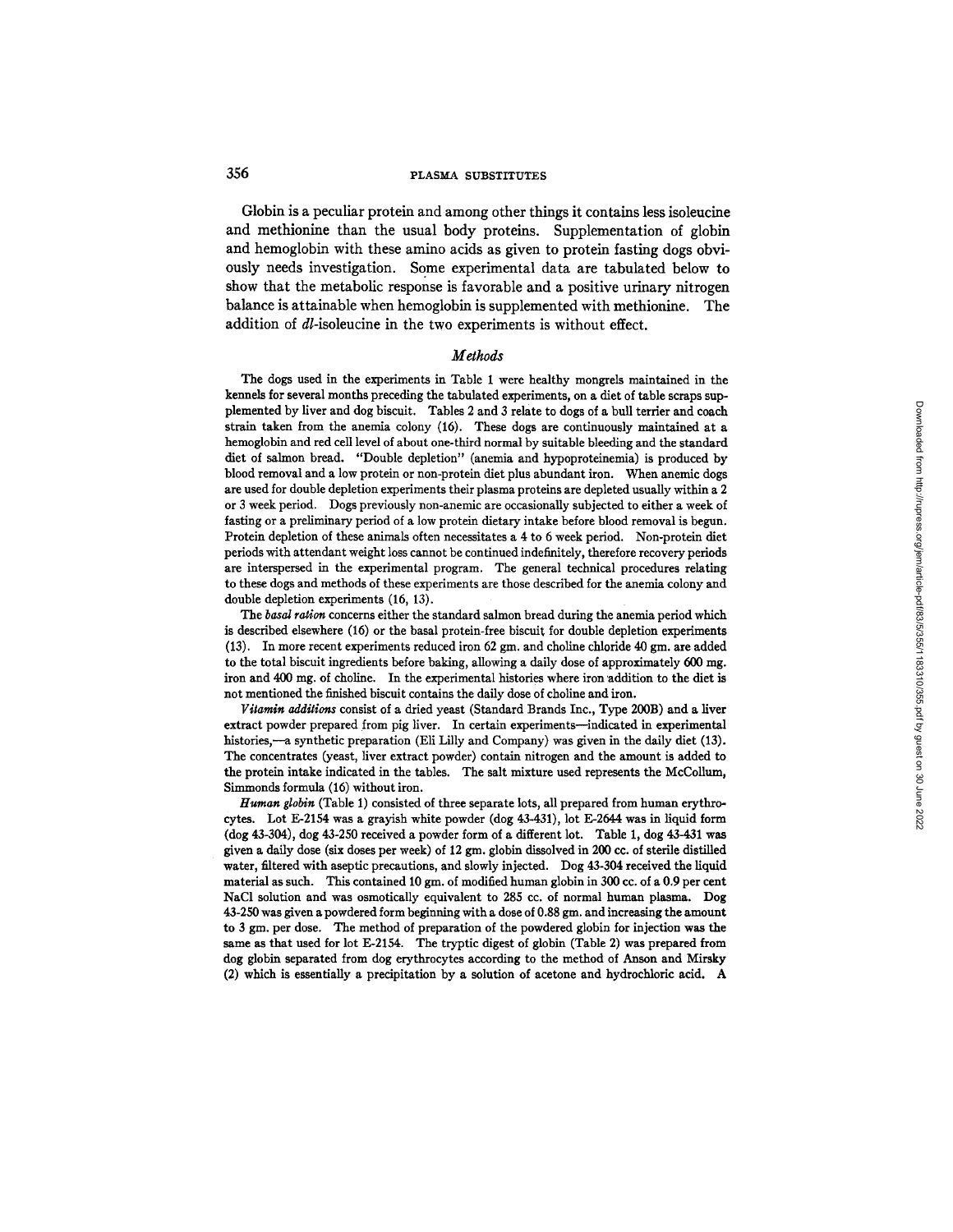trypfic digest was prepared from this dog globin by the Difco Laboratories. The digest powder was dissolved in sterile distilled water, filtered with aseptic precautions, and slowly injected intravenously. The horse globin relating to Table 3 was prepared from horse erythrocytes according to the method of Anson and Mirsky. The globin powder was dissolved in 300 cc. water, 75 gm. of dextrose were added, and the mixture was fed daily by stomach tube.

Details concerning urinary nitrogen studies have been described elsewhere (13). Other methods used in the experiments of Tables 4 and 5 in which hemoglobin as laked red blood cells was given intraperitoneally, are identical with those previously described (I0). The basal diet used in these experiments has also been described in detail (10) and is again referred to as low protein diet I.

In periods in which  $d\ell$ -isoleucine and  $d\ell$ -methionine were used, the amino acids were dissolved in 30 to 40 cc. of hot distilled water (20 to 25 cc. when methionine alone was used), and the clear solution gently boiled for 5 to 8 minutes. It was then cooled to 30-40°C. and added to the faked red cells.

During the periods of hemoglobin injection, the first urines passed after the injection almost invariably contained a small amount of hemoglobin.

As indicated in the experimental history of dog 43-31, Table 5, about 30 cc. of blood were drawn at stated intervals, oxalatcd, and the plasma obtained was subjected to electrophoretic analyses which were carried out on the day after the blood sample was drawn. Veronal buffer of pH 8.5 and ionic strength 0.1 was used. Other details are described in a previous paper (17).

In the following tables for any given dog the periods run consecutively. Hemoglobin levels (Tables I, 2, and 3) are those obtained by sampling 48 hours following the removal of the hemoglobin indicated in the adjacent columns. The plasma protein levels represent the average of samples of each bleeding during the week. "Total output net" in various tables means the amounts of plasma protein and hemoglobin removed, plus or minus the amounts related to *change* in hemoglobin levels or plasma protein concentration at the beginning and at the end of any given period which includes the 2 weeks of specific intake plus the 2 or 3 weeks of after period. For example if the hemoglobin level rose from 6 to 9 gm. per cent and the blood volume was  $1000$  cc., then  $30$  gm, hemoglobin would be *added* to any hemoglobin removed by bleeding during the experiment to give the "total hemoglobin output net".

# EXPERIMENTAL OBSERVATIONS

Table 1 gives three satisfactory experiments with *human globin.* These dogs were well standardized and maintained a satisfactory level of anemia and hypoproteinemia (double depletion). The production of new plasma protein and hemoglobin in all three experiments totals an average of 76 gm. return for 100 gin. globin given. In the first experiment (dog 43-431) the largest amount of globin was injected with the smallest percentage return (37 per cent). It is probable that slight intoxication due to the foreign globin was responsible. We have found that dog globin is toxic (14) and the human globin gave no anaphylactoid response. It is also noted that there is a rather rapid loss of weight-2 kilos or more during the 3 week period of injection. The nitrogen figures for intake and urinary output show a definite negative balance. When hemoglobin is given intraperitoneally under like conditions (10) there is less loss of weight, more blood protein production, and better nitrogen balance.

For comparison note that a favorable diet protein (periods 1 and 2) in the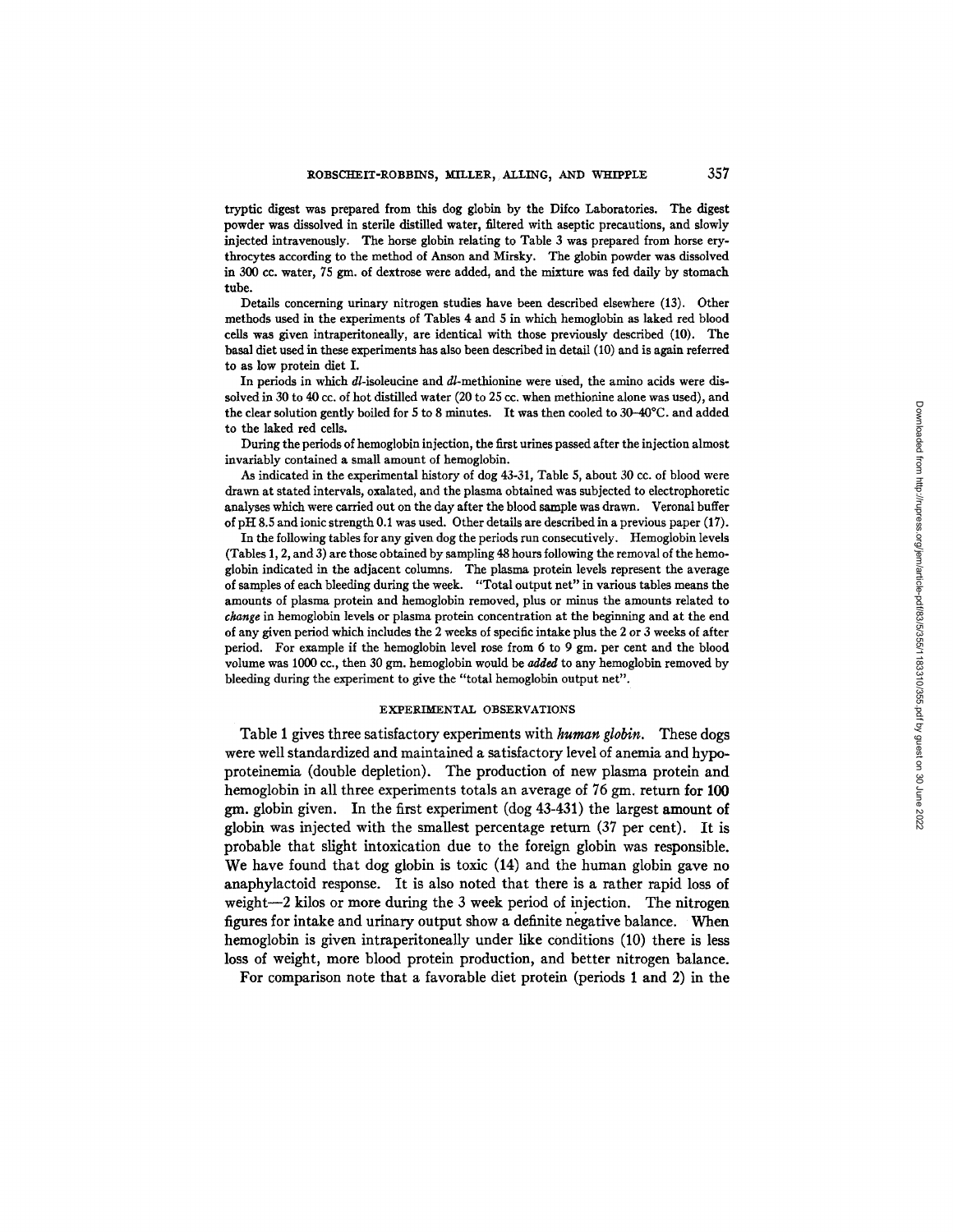first experiment of Table 1 shows a gain in weight and a return of only 43 gm. new blood protein for 384 gm. diet protein (11 per cent return). This is lower than the average response to this diet but the accretion of body protein is a part of the protein utilization.

|              |        |                                                                             | Groven I architecture in Internet and Hypoprotonication Dogs<br>Protein output |                 |                   |                 | Total nitrogen    |                                                  |        |                   |  |
|--------------|--------|-----------------------------------------------------------------------------|--------------------------------------------------------------------------------|-----------------|-------------------|-----------------|-------------------|--------------------------------------------------|--------|-------------------|--|
|              |        | Protein intake                                                              |                                                                                |                 |                   |                 |                   |                                                  |        |                   |  |
| Pe-<br>riod  | Weight | Type                                                                        |                                                                                | Hemoglobin      |                   | Plasma protein  |                   |                                                  |        |                   |  |
| $1$ wk.      |        |                                                                             | Weekly                                                                         | Level           | Output<br>per wk. | Level           | Output<br>per wk. | Production ratio plasma<br>protein to hemoglobin | Intake | Urinary<br>output |  |
|              | kg.    |                                                                             | gm.                                                                            | gm.<br>per cent | gm.               | gm.<br>per cent | Em.               | per<br>cent                                      | gm.    | gm.               |  |
|              |        | Dog 43-431---globin intraperitoneal and vein                                |                                                                                |                 |                   |                 |                   |                                                  |        |                   |  |
| 1            | 12.8   | Salmon 120 basal                                                            | 192                                                                            | 9.1             | 16.4              | 4.4             | 7.6               | 46                                               | 30.7   |                   |  |
| $\mathbf{2}$ | 13.3   | Salmon 120 basal                                                            | 192                                                                            | 7.1             | 13.7              | 4.2             | 5.1               | 37                                               | 30.7   |                   |  |
| 3            | 13.2   | Globin $66 +$ basal                                                         | 76                                                                             | 5.7             | 10.8              | 4.9             | 7.6               | 70                                               | 12.2   | 11.7              |  |
| 4            | 12.4   | Globin $54 +$ basal                                                         | 58                                                                             | 6.5             | 19.9              | 5.5             | 12.1              | 61                                               | 9.3    | 12.0              |  |
| 5            | 11.1   | Globin $48 +$ basal                                                         | 52                                                                             | 6.5             | 7.0               | 4.9             | 4.7               | 67                                               | 8.3    | 9.0               |  |
| 6            | 10.7   | Basal                                                                       | 8                                                                              | 6.9             | 9.1               | 4.4             | 4.9               | 54                                               | 1.2    | 6.6               |  |
|              |        | Total globin intake = 168 gm. Total blood protein output = $62 \text{ gm.}$ |                                                                                |                 |                   |                 |                   |                                                  |        |                   |  |
|              |        | Dog 43-304-globin by vein                                                   |                                                                                |                 |                   |                 |                   |                                                  |        |                   |  |
| 1            | 19.2   | Basal                                                                       | 40                                                                             | 8.5             | 2.3               | 4.0             | 0                 |                                                  | 6.6    |                   |  |
| $\mathbf{2}$ | 18.6   | Globin $38 +$ basal                                                         | 49                                                                             | 11.7            | 2.4               | 3.7             | 0                 |                                                  | 7.8    | 13.4              |  |
| 3            | 17.9   | Globin $47 +$ basal                                                         | 59                                                                             | 10.8            | 49.4              | 4.7             | 21.9              | 44                                               | 9.4    | 14.2              |  |
| 4            | 17.1   | Globin $20 +$ basal                                                         | 29                                                                             | 8.4             | 17.3              | 3.9             | 5.7               | 33                                               | 4.6    | 9.9               |  |
| 5            | 16.9   | Basal                                                                       | 21                                                                             | 8.4             | 1.6               | 3.6             | 0                 |                                                  | 3.3    | 9.9               |  |
|              |        | Total globin intake $= 105$ gm. Total blood protein output = 97 gm.         |                                                                                |                 |                   |                 |                   |                                                  |        |                   |  |
|              |        | Dog 43-250-globin by vein                                                   |                                                                                |                 |                   |                 |                   |                                                  |        |                   |  |
| 1            | 16.6   | Basal                                                                       | 14                                                                             | 8.6             | 11.8              | 4.4             | 6.0               | 51                                               |        |                   |  |
| 2            | 15.8   | $Globin 8 + basal$                                                          | 22                                                                             | 8.2             | 24.6              | 5.3             | 13.9              | 57                                               |        |                   |  |
| 3            | 14.2   | Globin $18 +$ basal                                                         | 28                                                                             | 6.9             | 13.3              | 5.0             | 8.6               | 65                                               |        |                   |  |
| 4            | 13.4   | Globin $18 +$ basal                                                         | 23                                                                             | 6.0             | 14.2              | 5.9             | 12.2              | 86                                               |        |                   |  |
| 5            | 11.7   | Globin 6 + basal                                                            | 14                                                                             | 6.0             | 1.2               | 5.6             | $\mathbf 0$       |                                                  |        |                   |  |
|              |        | Total globin intake = 50 gm. Total blood protein output = 87 gm.            |                                                                                |                 |                   |                 |                   |                                                  |        |                   |  |

TABLE 1 *Human Globin Parenterally in Anemic and Hypoproteinemic Dogs*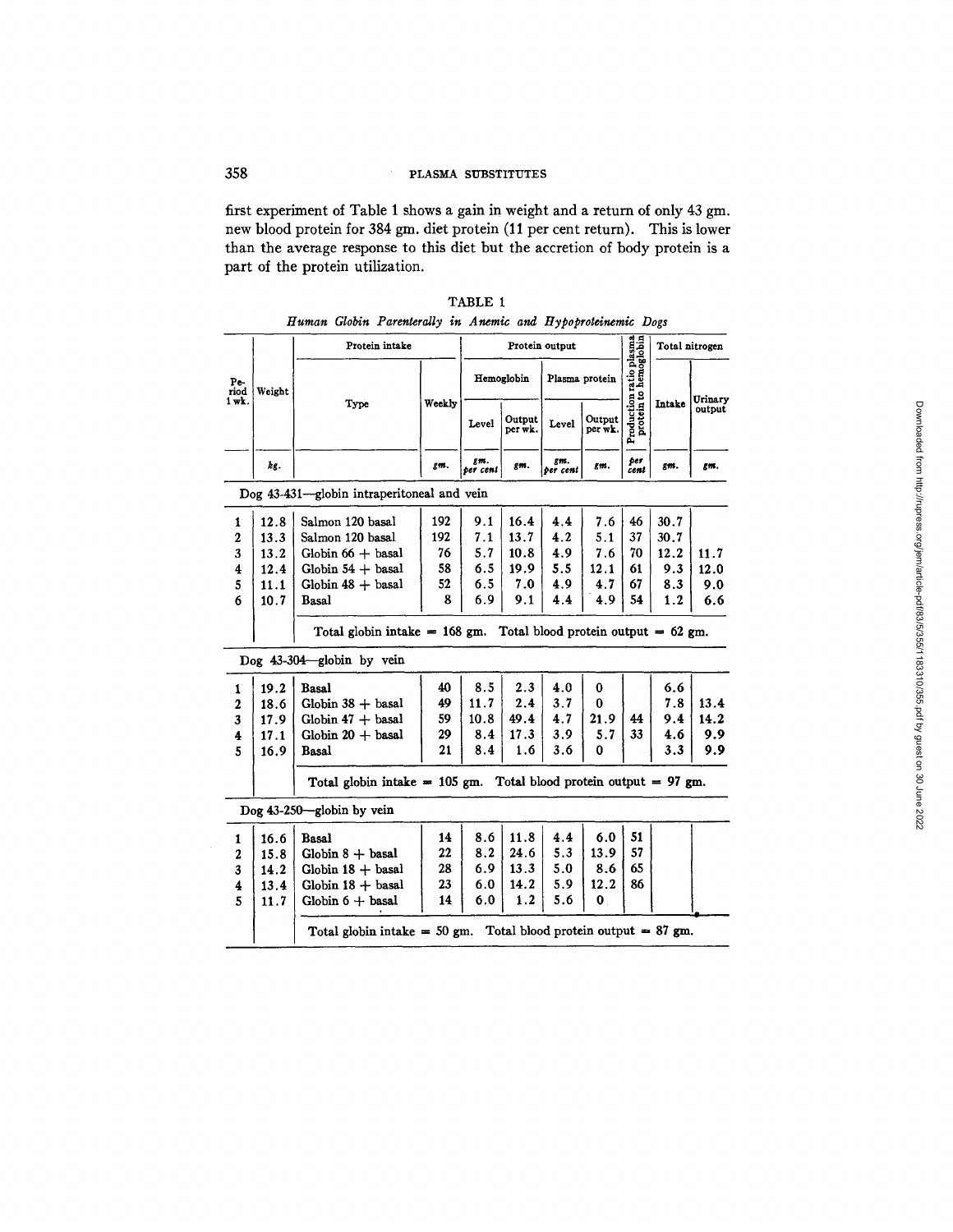#### *Experimental* H/story--Table 1.

Dog 43-431. Male adult spaniel. No early history available. Dog has been in laboratory kennels for several months under standard experimental conditions. October, 1944, daily diet of basal protein-free biscuit 450 gm., canned squash 350 gm., yeast 3 gm., liver extract powder 2 gm., reduced iron 600 mg. Plasma protein and hemoglobin depletion begun. Beginning plasma volume 822 cc., weight 17.5 kilos. Regular double depletion experiments.

Apr. 13 to June 2, 1945-*human globin* experiment-Table 1.

Periods 1 and 2-daily diet of canned salmon 120 gm., basal protein-free biscuit 400 gm., yeast 3 gm., liver extract powder 2 gm., reduced iron 600 mg. Average plasma volume 693 cc. Food consumption 100 per cent. May 11--periods 3 to 6-human globin intraperitoneal injection begun. Because of slow absorption dose of globin was occasionally decreased to onehalf and given by vein. Daily diet of basal protein-free biscuit  $450$  gm., yeast 3 gm., liver extract powder 2 gm., reduced iron 600 mg. Plasma volumes 778 cc., 809 cc., and 736 cc. during injection periods. A/G ratios 1.1, 0.96, and 0.80. Food consumption 54 per cent, 21 per cent, and 22 per cent. No other unfavorable reaction. Period 6--daily diet of basal, protein-free biscuit 300 gm., dextrose 30 gm., yeast 5 gm., liver extract powder 2 gm., reduced iron 600 mg. Dog in good condition.

#### *Experimental History*-Table 1.

Dog 43-304. Female adult hound. No previous history available. Dog has been in laboratory kennels for several months under standard experimental conditions. October, 1944, daily diet of basal protein-free biscuit 450 gm., canned squash 300 gm., yeast 3 gm., liver extract powder 2 gm., reduced iron 600 mg. Plasma protein and hemoglobin depletion begun. Beginning plasma volume 829 cc., weight 20.1 kilos.

Oct. 26 to Nov. 20, 1944-*human globin* experiment-Table 1.

Period 1—Above daily diet. Periods 2 to 5, human globin intravenous injection, beginning with 100 cc. (3.3 gm.) and increasing to 250 cc. daily except Sunday. Basal daily diet as above. Period 4--three doses globin only. Plasma volumes 952 cc., 869 cc., and 878 cc. during injection periods. *A/G* ratios 1.0, 1.5, and 1.1. Food consumption 56 per cent, 64 per cent, and 49 per cent. Occasional edema around eyes, red blotches on skin of inner surfaces of hind legs. Symptoms gradually disappeared toward end of injection period. Period 5—daily diet of basal protein-free biscuit 300 gm., canned squash 100 gm., yeast 3 gm., liver extract powder 2 gm. Complete recovery from skin symptoms during subsequent week on whole egg diet.

#### *Experimental History*-Table 1.

Dog 43-250. Male adult hound. No early history available. Dog has been in laboratory kennels for several months under standard experimental conditions. February, 1944, daily diet of basal protein-free biscuit 450 gm., yeast 5 gm., reduced iron 600 mg. Plasma protein and hemoglobin depletion begun. Beginning plasma volume 758 cc., weight 18.0 kilos. Regular double depletion experiments.

Aug. 24 to Sept. 24-*human globin* experiment-Table 1.

Period 1-daily diet of basal protein-free biscuit 350 gm., yeast 3 gm., liver extract powder 2 gm., reduced iron 600 mg. Food consumption 79 per cent. Periods 2 to 5 inclusive, human globin intravenous injection beginning with 0.9 gm., and increasing to 3 gm. daily except Sunday. Daily diet of basal protein-free biscuit 400 gm., synthetic vitamin mixture 10 cc., reduced iron 600 mg. Food consumption 85 per cent, 65 per cent, and 55 per cent during injection periods. Plasma volumes 790 cc., 879 cc., and 720 co. *A/G* ratios 1.3, 1.7, and 0.9. Rest and recovery period follows experiment.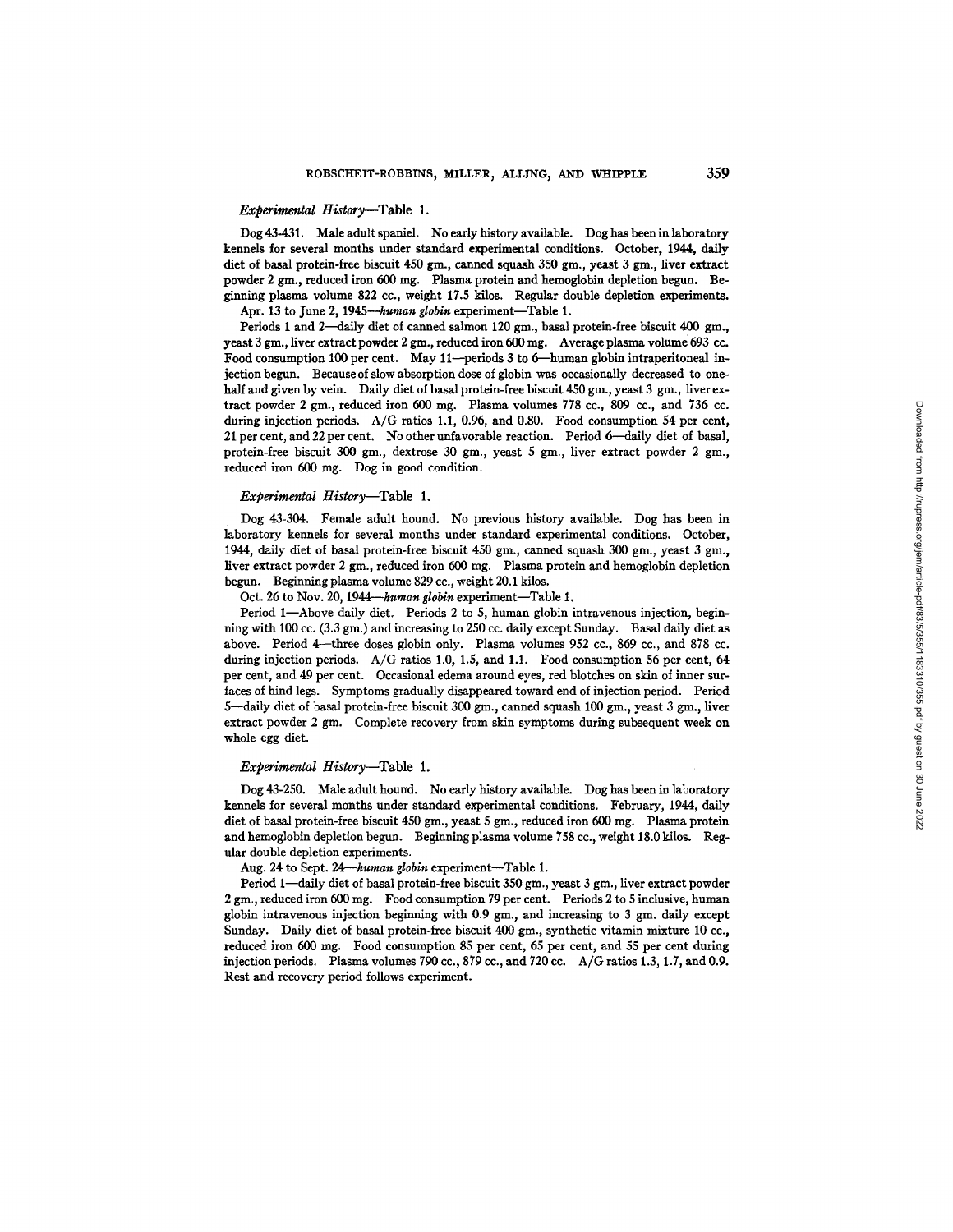Table 2 gives the response of the anemic dog to a *tryptic digest* of dog globin. In these experiments we measure accurately the production of hemoglobin by means of standardized anemic dogs. The toxicity of this material was very slight, the dogs' appetites unimpaired, and there was no loss of weight. If we average all four experiments we find a total return of 65 gm. hemoglobin for a globin digest intake of  $175$  gm.—a return of  $37$  per cent. This is about the expected return for the feeding of globin (note Table 3--34 per cent and 24 per cent). Digests of hemoglobin, serum proteins, and casein are notoriously uncertain as to their toxicity, some being almost completely non-toxic and others too toxic to use in any significant amounts. When one comes to evaluate the responses to intravenous injections of anemic dogs receiving considerable protein by mouth there will be differences of opinion. These reactions are recorded and one person will believe that the response is of a general nature due to threshold metabolic disturbances--another, that the specific digest is responsible for the new globin formation. Isotope studies using heavy or radioactive elements incorporated in blood plasma proteins (5) will clear this point.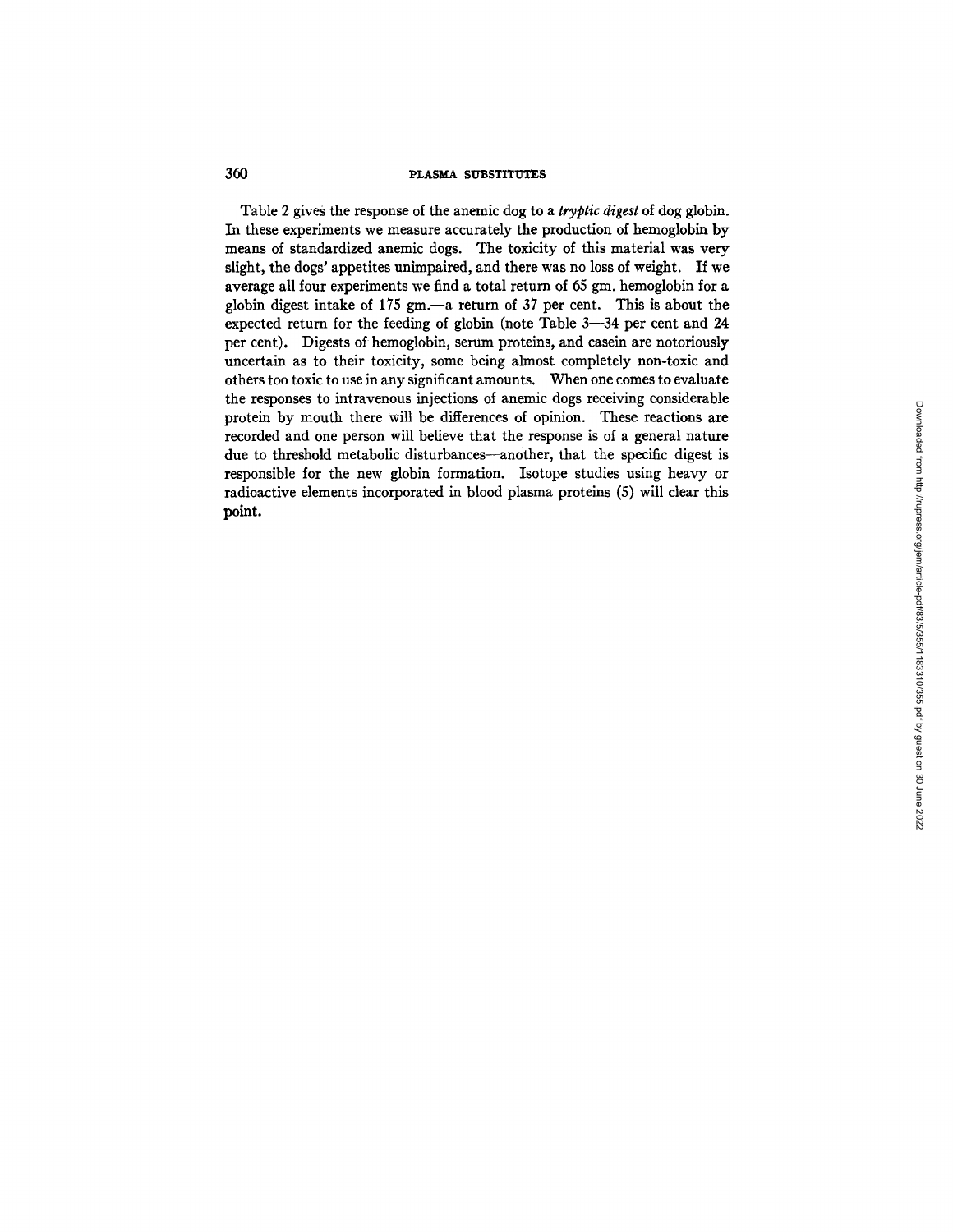# TABLE 2

# *Dog Globin*

*Tryptic Digest by Vein and Hemoglobin Production in Anemia* 

| Diet periods 1 wk. each                                                          | Food<br>con-<br>sump-<br>tion | Weight | Plasma<br>volume | <b>Blood</b><br>hemo-<br>globin<br>level | Hemo-<br>globin<br>re-<br>moved<br>bled |
|----------------------------------------------------------------------------------|-------------------------------|--------|------------------|------------------------------------------|-----------------------------------------|
|                                                                                  | per cent                      | kg.    | cc.              | gm.<br>per cent                          | gm.                                     |
| Dog 35-6                                                                         |                               |        |                  |                                          |                                         |
| Bread 450, salmon 50, Klim 20 (basal)                                            | 100                           | 18.5   | 1118             | 6.1                                      | 1.3                                     |
| Total globin digest 11 gm. + basal                                               | 100                           | 18.5   | 1085             | 6.6                                      | 1.4                                     |
| Total globin digest $18 \text{ gm.} + \text{basal}$                              | 100                           | 18.8   | 1087             | 7.2                                      | 13.1                                    |
| Total globin digest $18 \text{ gm.} + \text{basal}$                              | 100                           | 18.4   | 1019             | 5.8                                      | 23.0                                    |
| Basal diet                                                                       | 100                           | 18.6   | 1237             | 5.2                                      | 1.1                                     |
| Total net hemoglobin output = $25$ gm.<br>Total globin intake $= 47$ gm.         |                               |        |                  |                                          |                                         |
| Dog 34-149                                                                       |                               |        |                  |                                          |                                         |
| Bread 300, salmon 75, Klim 20 (basal)                                            | 100                           | 16.3   | 1035             | 6.3                                      | 1.3                                     |
| Total globin digest 14 gm. + basal                                               | 100                           | 16.4   | 962              | 6.1                                      | 11.6                                    |
| Total globin digest 18 gm. + basal                                               | 100                           | 16.0   | 984              | 6.1                                      | 1.3                                     |
| Total globin digest $15 \text{ gm.} + \text{basal}$                              | 100                           | 16.2   | 950              | 6.1                                      | 1.3                                     |
| Basal diet                                                                       | 100                           | 16.1   | 976              | 6.2                                      | 1.2                                     |
| Total net hemoglobin output = $7 \text{ gm}$ .<br>Total globin intake $= 47$ gm. |                               |        |                  |                                          |                                         |
| Dog 34-148                                                                       |                               |        |                  |                                          |                                         |
| Bread 450, salmon 50, Klim 20 (basal)                                            | 100                           | 16.6   | 946              | 6.6                                      | 1.4                                     |
| Total globin digest $12.5$ gm. $+$ basal                                         | 100                           | 16.6   | 1038             | 5.8                                      | 20.1                                    |
| Total globin digest $15.0$ gm. $+$ basal                                         | 100                           | 16.9   | 1074             | 5.7                                      | 9.0                                     |
| Total globin digest $18.0$ gm. $+$ basal                                         | 100                           | 16.8   | 1018             | 6.6                                      | 1.3                                     |
| Basal diet                                                                       | 100                           | 17.2   | 1089             | 5.4                                      | 1.1                                     |
| Total globin intake = $46$ gm. Total net hemoglobin output = $15$ gm.            |                               |        |                  |                                          |                                         |
| $Doq$ 32-5                                                                       |                               |        |                  |                                          |                                         |
| Bread 300, salmon 50, Klim 20 (basal)                                            | 100                           | 15.7   | 858              | 5.8                                      | 1.3                                     |
| Total globin digest 9 gm. + basal                                                | 100                           | 15.7   | 870              | 5.5                                      | 18.9                                    |
| Total globin digest 18 gm. + basal                                               | 100                           | 15.5   | 793              | 5.9                                      | 1.3                                     |
| Total globin digest 8.5 gm. + basal                                              | 100                           | 15.6   | 889              | 6.1                                      | 1.2                                     |
|                                                                                  |                               | 15.8   |                  |                                          |                                         |

Total globin intake = 36 gm. Total net hemoglobin output = 18 gm.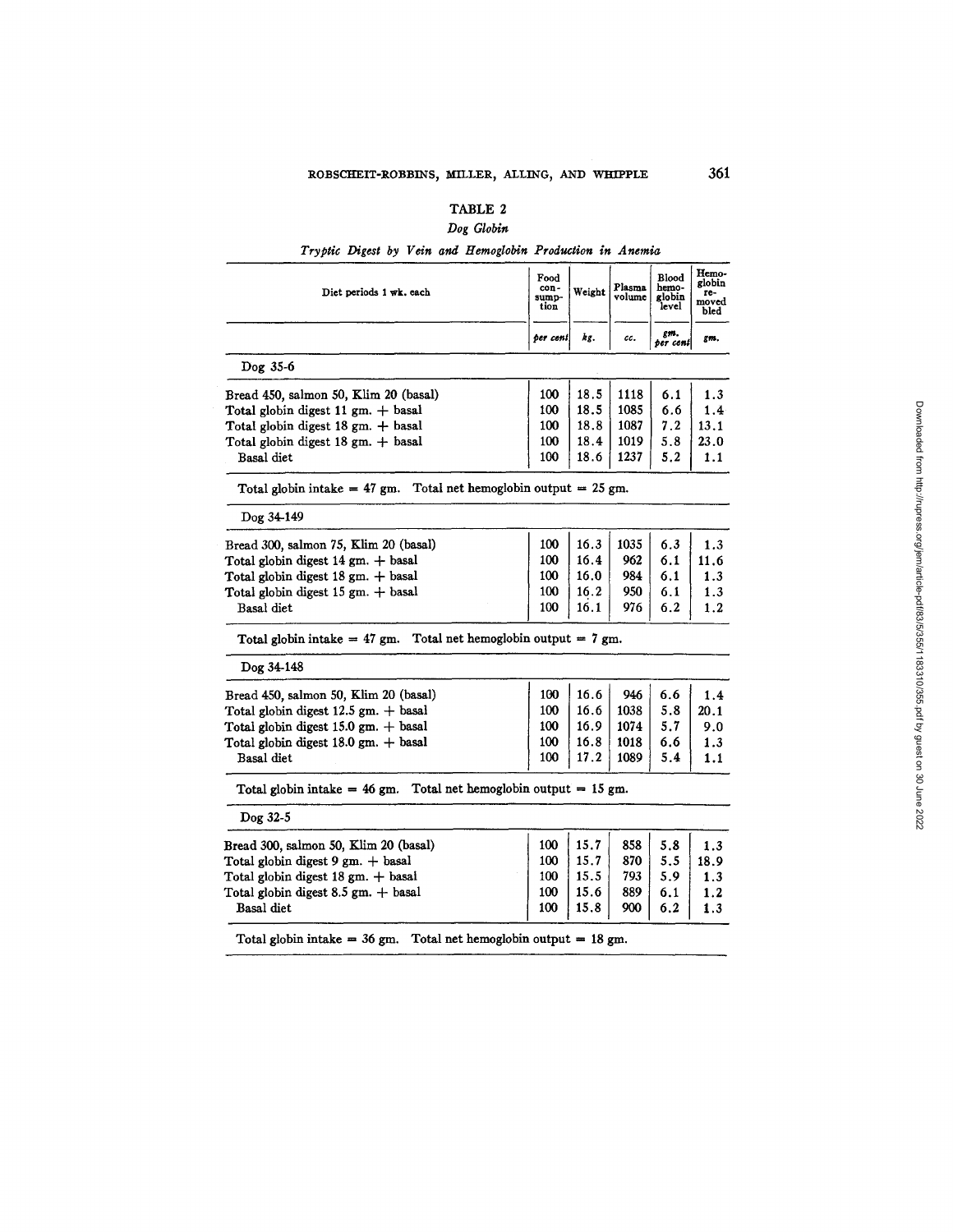## *Experimental History*-Table 2.

Dog 35-6. Male adult bull. Born November, 1934. Continuous anemia history July 11, 1936, to Sept. 19, 1940. Regular anemia experiments. Beginning weight 19.7 kilos. Average plasma volume 1125 cc.

June 10 to July 2, 1938-*dog globin* digest experiment-Table 2.

Daily basal diet of salmon bread 450 gm., canned salmon 50 gm., skim milk (Klim) powder 20 gin., 2nd to 4th week, inclusive, globin digest intravenous injection beginning with 0.25 gin. and increasing to 3 gm. per dose, daily except Sunday. No unfavorable reaction. Daily basal diet as above, and for week following injection period. Dog in excellent condition.

#### *Experimental History*-Table 2.

Dog 34-149. Male, white bull. Born December, 1933. Continuous anemia history, Mar., 1937, to July, 1940. Regular anemia experiments. Beginning weight 17.2 kilos. Average plasma volume 950 cc.

June 16 to July 7, *1938--globin digest* experiment--Table 2.

Daily basal diet of salmon bread 300 gm., canned salmon 75 gm., skim milk powder 20 gm., 2nd to 4th week, globin tryptic digest by vein beginning with 0.50 gm, and increasing to 3 gm. per dose, daily except Sunday. No unfavorable reaction. July 7-basal bread ration as above. Dog in good condition.

# *Experimental History*-Table 2.

Dog 34-148. Female, adult bull. Born December, 1933. Continuous anemia history, March, 1937, to date. Regular anemia experiments. Beginning weight 15.6 kilos. Average plasma volume 1050 cc.

Feb. 8 to Mar. 2, 1939—dog globin tryptic digest experiment-Table 2.

Daily basal diet of salmon bread 450 gm., canned salmon 50 gm., skim milk powder 20 gm. 2nd to 4th week, globin digest by vein beginning with 0.5 gm. and increased to 3 gm. per dose, daily except Sunday. No unfavorable reaction. Daily diet as above and for week following injection experiment. Dog in excellent condition.

# *Experimental History*-Table 2.

Dog 32-5. Female, adult coach. Born April, 1932. Continuous anemia history April, 1933, to date. Regular anemia experiments. Beginning weight 14 kilos. Average plasma volume 750 cc.

Feb. 26 to Mar. 15, 1938.—dog globin tryptic digest experiment-Table 2.

Daily diet of salmon bread 300 gm., canned salmon 50 gm., skim milk powder 20 gm. 2nd to 4th week, globin digest by vein beginning with 0.5 gm. and increasing to 3 gm., per dose, daily except Sunday. No unfavorable reaction. Daily diet as above and for week following injection period. Dog in excellent condition.

Table 3 supports published data (14) to show that globin by mouth is associated with a significant production of new hemoglobin in the anemic dog. Globin was the only protein material given by mouth during the 2 week experiments. The net return of new hemoglobin was 34 and 24 per cent. In our standard experiments 40 per cent represents maximal utilization of any food protein tq produce new hemoglobin or plasma protein in depleted dogs. Some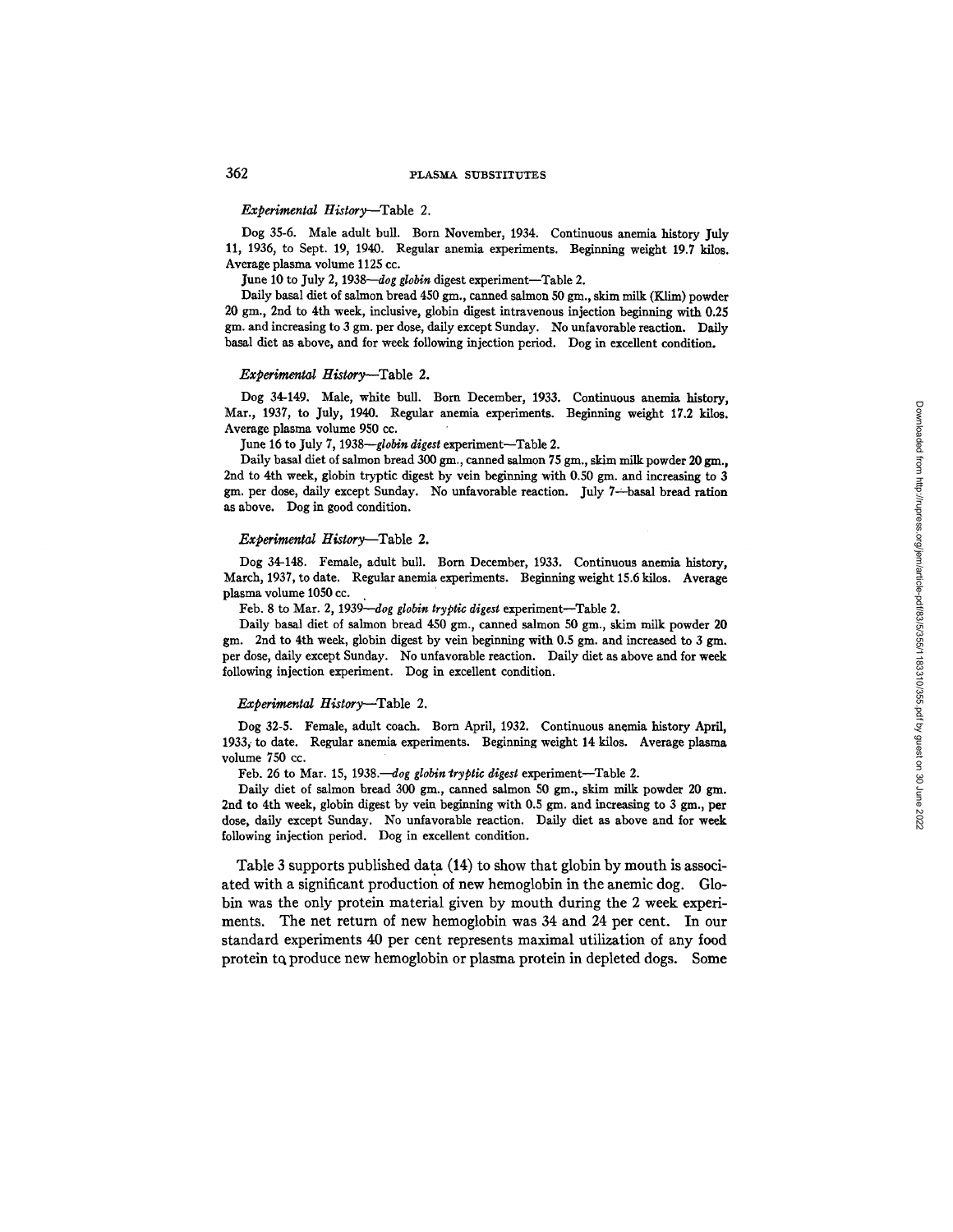of the new blood proteins in these experiments (Table 3) may come from body stores.

# TABLE 3 *Horse Globin by Mouth*

*Well Utilized to Produce Hemoglobin in Anemia* 

| Diet periods 1 wk. each | Food<br>con-<br>sump-<br>tion | Weight | Plasma<br>volume | Blood<br>hemo-<br>globin<br>level | Hemo-<br>globin<br>1e-<br>moved<br>bled |
|-------------------------|-------------------------------|--------|------------------|-----------------------------------|-----------------------------------------|
|                         | per cent                      | kg.    | cc.              | gm.<br>  per cent                 | gm.                                     |
| Dog 27-238              |                               |        |                  |                                   |                                         |

| Bread 375, salmon 100, Klim 40 (basal)        | 100 | 16.1 | 907 | 5.8 | 1.3  |
|-----------------------------------------------|-----|------|-----|-----|------|
| Total globin 52.5 gm. - dextrose 75 gm. daily |     | 14.5 | 794 | 7.2 | 23.1 |
| Total globin 52.5 gm.—dextrose 75 gm. daily   |     | 13.3 | 768 | 5.7 | 9.0  |
| Basal diet                                    | 100 | 15.2 | 936 | 5.7 | 1.1  |
| Basal diet                                    | 100 | 15.8 | 940 | 5.8 | 13.9 |
| Basal diet                                    | 100 | 15.9 | 946 | 6.2 | 1.3  |
|                                               |     |      |     |     |      |

Total globin intake = 105 gm. Total net hemoglobin output = 36 gm.

| 100 | 16.7 | 982 | 5.7 | 1.2  |
|-----|------|-----|-----|------|
|     | 15.1 | 784 | 6.3 | 12.4 |
|     | 13.6 | 698 | 5.9 | 11.6 |
| 100 | 13.9 | 852 | 5.9 | 1.2  |
| 100 | 14.9 | 876 | 6.1 | 13.0 |
| 100 | 15.6 | 942 | 5.8 | 1.2  |
|     |      |     |     |      |

Total globin intake = 105 gm. Total net hemoglobin output = 25 gm.

# *Experimental History*-Table 3.

Dog 27-238. Female coach. Born February, 1927. Continuous anemia history, Nov., 1928, to Aug., 1937. Beginning weight 13.5 kilos. Average plasma volume 850 cc. Diet at no time contained potent animal protein substances in an effort to produce dietary anemia. Experiments pertained to testing drugs, minerals, amino acids, fruits, and vegetables.

Feb. 17 to Mar. 3, 1934-*horse globin* experiment-Table 3.

Horse globin 7.5 gm., dextrose 75 gm., and water 300 cc. given by stomach tube daily. No unfavorable reaction. March 3--basal diet as indicated in table. Dog in good condition at end of experiment.

# *Experimental History*-Table 3.

Dog 27-236. Male bull. Born Feb., 1927. Continuous anemia history, Mar., 1930, to Aug., 1935. Beginning weight 13.0 kilos. Average plasma volume 800 cc. Regular anemia experiments.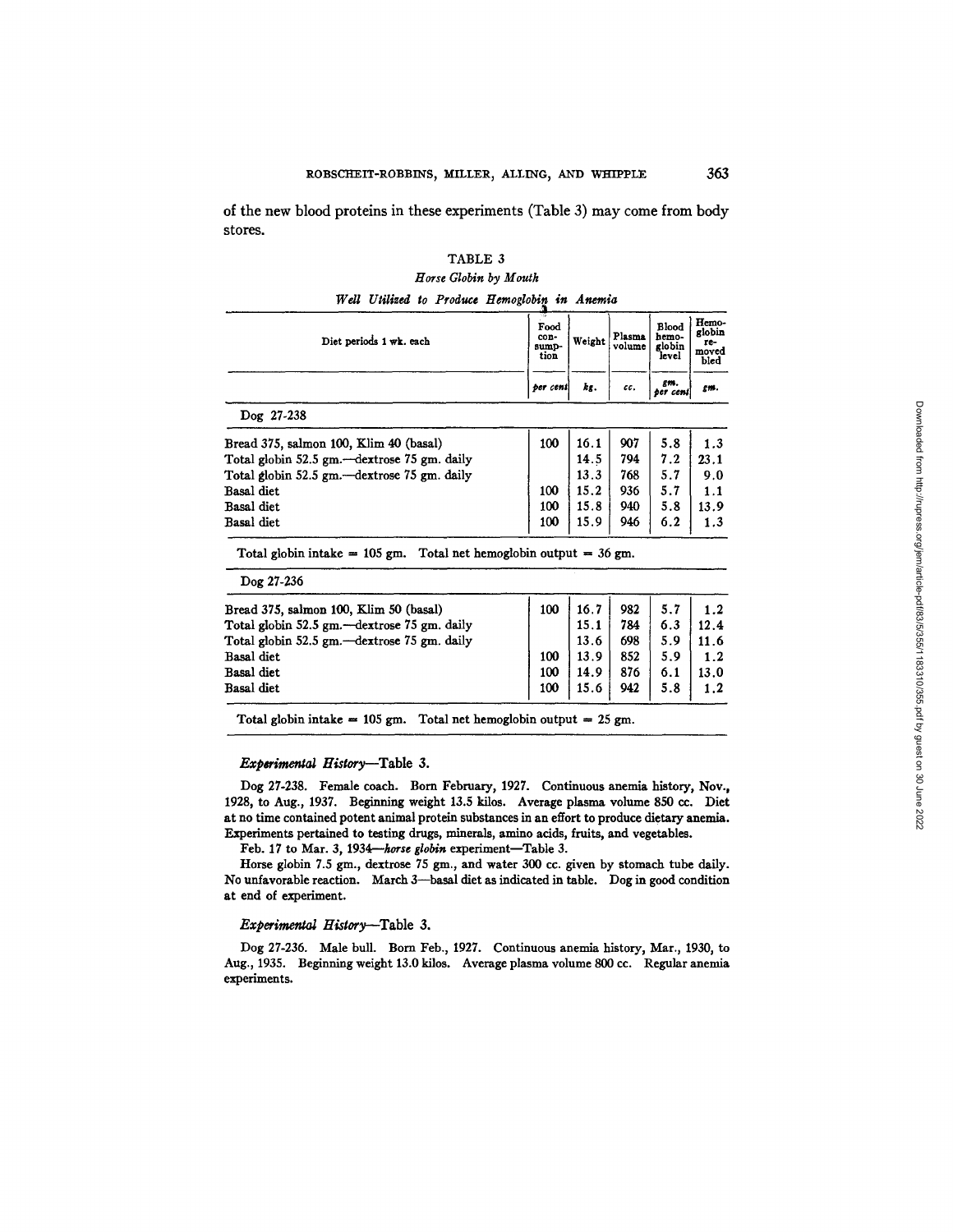Feb. 12 to Feb. 26, 1934-horse globin experiment-Table 3.

Horse globin 7.5 gm., dextrose 75 gm., water 300 cc. given by stomach tube daily. No unfavorable reaction. Basal diet of salmon bread 375 gm., canned salmon 100 gm., skim milk powder 50 gm. Dog in good condition at end of experiment.

The data of Tables 4 and 5 are mutually supporting. In periods 3 to 7 of Table 4 hemoglobin given intraperitoneally to dog 43-346 is well retained and utilized for the maintenance of weight and urinary nitrogen balance in a manner similar to that previously reported (10). The addition of a daily supplement of d/-methionine and d/-isoleucine to the injected hemoglobin (periods 8 to 12) results in a very rapidly manifested fall in the total urinary nitrogen with a corresponding decrease in the urea-ammonia fraction. There is maintenance of weight and well-being.

The omission of the small supplement of  $d$ -methionine is followed rapidly by increased total urinary nitrogen excretion and a rise in the urea-ammonia fraction to levels similar to those seen during the injection of unsupplemented hemoglobin. This indicates that  $dl$ -isoleucine as a supplement is ineffectual in improving nitrogen retention.

The prompt return to basal nitrogen excretion levels in periods 18 and 19 supports our previous conclusion that parenterally administered hemoglobin is rapidly metabolized and that carry-over excretion of urinary nitrogen is correspondingly minimal.

The experiments of Table 5 were designed to test further the validity of conclusions drawn from Table 4. The nitrogen excretion figures per period are lacking in uniformity partially because 48 hour metabolism periods were not terminated by catheterization.

In periods 5 to 9 hemoglobin supplemented with  $dl$ -isoleucine was given intraperitoneally; the poor nitrogen retention seen here is in contrast to a previously reported hemoglobin injection experiment in the same dog  $(10)$  in which unsupplemented hemoglobin given intraperitoneally was better utilized. Vomiting of small amounts of mucus noted after injections of periods 6 and 9 suggests a disturbing element of intoxication; however food consumption was spontaneous and complete. In spite of this, there is some small weight loss.

 $dl$ -Isoleucine is replaced by  $dl$ -methionine in periods 10 to 14, and a prompt fall in total urinary nitrogen excretion is seen, with approximate urinary nitrogen balance and small weight gain. The restoration of d/-isoleucine in addition to the methionine (periods 15 to 19) contributes only slightly and to the extent of its own nitrogen content toward nitrogen balance. There is very slight weight loss. There is no evidence that the  $dl$ -isoleucine was toxic to this dog as one might suspect from periods 5 to 9 above.

Basal levels of nitrogen excretion are rapidly attained in follow-up periods 20 and 21.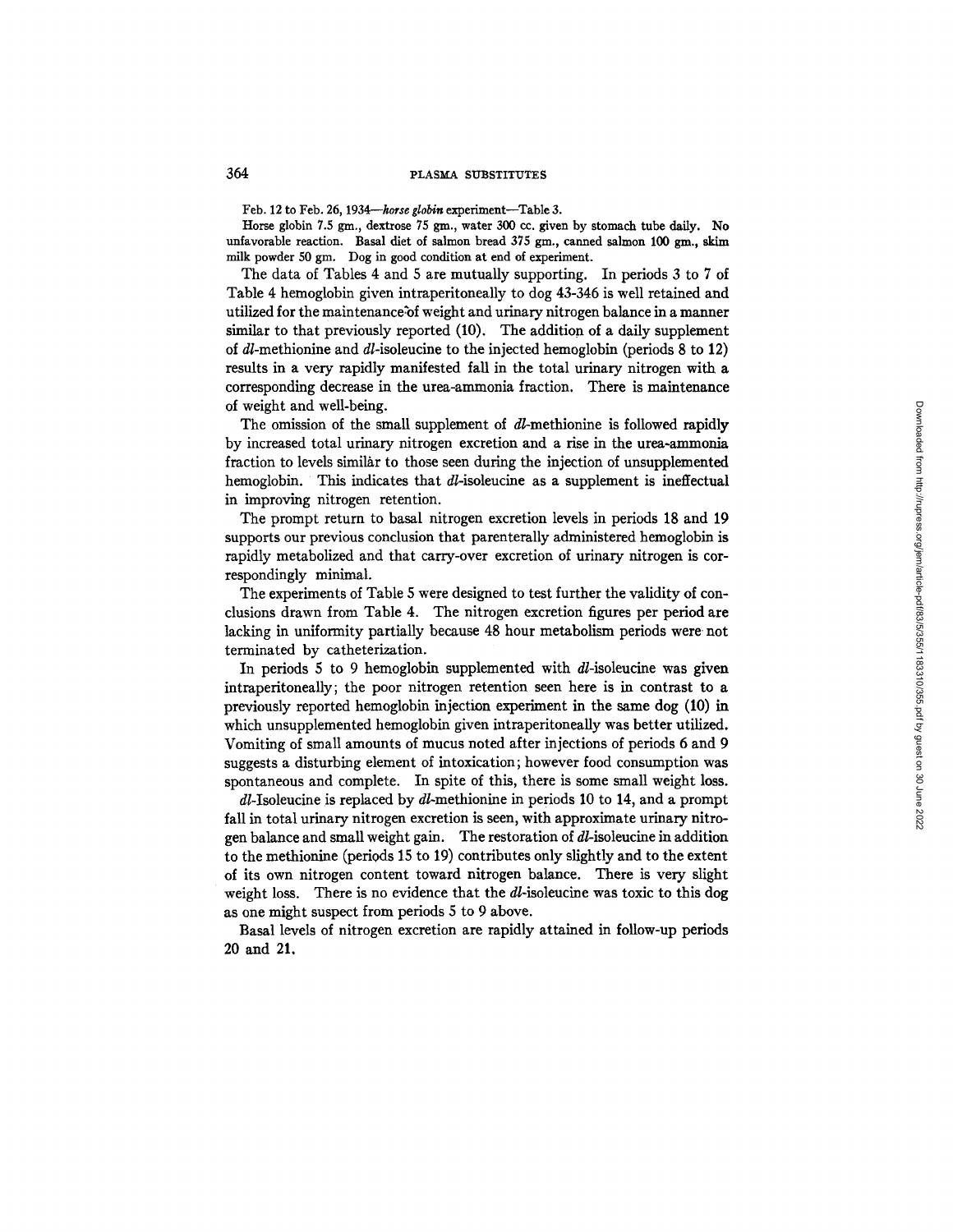| TABLE 4 |  |  |                                   |  |  |  |  |  |  |
|---------|--|--|-----------------------------------|--|--|--|--|--|--|
|         |  |  | Laked Red Cells Intraperitoneally |  |  |  |  |  |  |

*Nitrogen Retention Improved by dl-Methionine but Not by dl-Isoleueine* 

| Dog 43-346     |                               |                                                           |                          |                            |                      |            |                   |                           |
|----------------|-------------------------------|-----------------------------------------------------------|--------------------------|----------------------------|----------------------|------------|-------------------|---------------------------|
| Period         | Hemo-<br>globin N<br>injected | Urinary total N                                           | Urea $N + N$<br>$NH_3 N$ | Urea $N +$<br>$NH_4 N$     | Undeter-<br>mined N* | Weight     | Plasma<br>protein | R.B.C.<br>hema-<br>tocrit |
| 48 hrs.        | gm.                           | gm.                                                       | gm.                      | per cent                   | gm.                  | kg.        | gm,<br>ber cent   | vol.<br>per cent          |
|                |                               | Basal diet (0.46 gm. N per period)                        |                          |                            |                      |            |                   |                           |
| 1              |                               | 2.82                                                      | 2.00                     | 70.7                       | 0.52                 | 10.1       | 6.02              | 50                        |
| $\overline{2}$ |                               | 2.95                                                      | 2.21                     | 75.0                       | 0.56                 | 10.0       |                   |                           |
|                |                               | Basal diet.                                               |                          | Intraperitoneal hemoglobin |                      |            |                   |                           |
| 3              | 4.44                          | 3.98                                                      | 3.00                     | 75.5                       | 0.73                 |            |                   |                           |
| 4              | 2.00                          | 3.38                                                      | 2.76                     | 81.8                       | 0.37                 | 9.9        |                   |                           |
| 5              | 4.95                          | 4.24                                                      | 3.06                     | 72.3                       | 0.96                 | 10.0       |                   |                           |
| 6              | 4.77                          | 4.08                                                      | 2.86                     | 70.1                       | 1.11                 |            |                   |                           |
| 7              | 2.28                          | 3.81                                                      | 2.68                     | 70.7                       | 1.07                 |            |                   |                           |
| Total          | 18.64                         | 19.49 (20.94) <sup>1</sup>                                |                          |                            |                      |            |                   |                           |
|                | Basal diet.                   | Intraperitoneal hemoglobin plus methionine and isoleucine |                          |                            |                      |            |                   |                           |
| 8              | 4.40                          | 3.27                                                      | 1.87                     | 57.2                       | 1.18                 | 9.9        |                   |                           |
| 9              | 4.16                          | 2.63                                                      | 1.33                     | 50.7                       | 0.62                 | 9.9        | 6.87              | 62                        |
| 10             | 3.59                          | 2.88                                                      | 1.96                     | 68.2                       | 0.74                 | 9.9        |                   |                           |
| 11             | 2.08                          | 1.95                                                      | 1.20                     | 61.4                       | 0.59                 |            |                   |                           |
| 12             | 4.01                          | 2.70                                                      | 1.32                     | 49.0                       | 1.17                 | 9.9        |                   |                           |
| Total          | 18.24                         | 13.43 (22.00)‡                                            |                          |                            |                      |            |                   |                           |
|                |                               | Basal<br>diet.                                            |                          | Intraperitoneal hemoglobin | plus                 | isoleucine |                   |                           |
| 13             | 2.61                          | 3.56                                                      | 2.55                     | 71.7                       | 0.83                 |            |                   |                           |
| 14             | 1.57                          | 3.12                                                      | 2.29                     | 73.4                       | 0.64                 |            |                   |                           |
| 15             | 2.97                          | 3.14                                                      | 2.37                     | 75.5                       | 0.62                 | 10.0       |                   |                           |
| 16             | 3.16                          | 3.22                                                      | 2.30                     | 71.5                       | 0.74                 |            | 6.75              | 62                        |
| 17             | 3.59                          | 3.52                                                      | 2.37                     | 67.3                       | 1.05                 | 9.9        |                   |                           |
| Total          | 13.90                         | 16.56(17.28)                                              | 9                        |                            |                      |            |                   |                           |
|                |                               |                                                           | Basal diet               |                            |                      |            |                   |                           |
| 18             |                               | 1.77                                                      | 1.09                     | 61.8                       | 0.55                 |            |                   |                           |
| 19             |                               | 1.84                                                      | 1.34                     | 72.8                       | 0.35                 |            |                   |                           |

\* Undetermined N is calculated *not* to include creatine, creatinine, and uric acid N, which were determined but are not shown in table.

 $\ddagger$  Totals in parentheses include nitrogen of injected hemoglobin, basal diet, and amino acid supplements.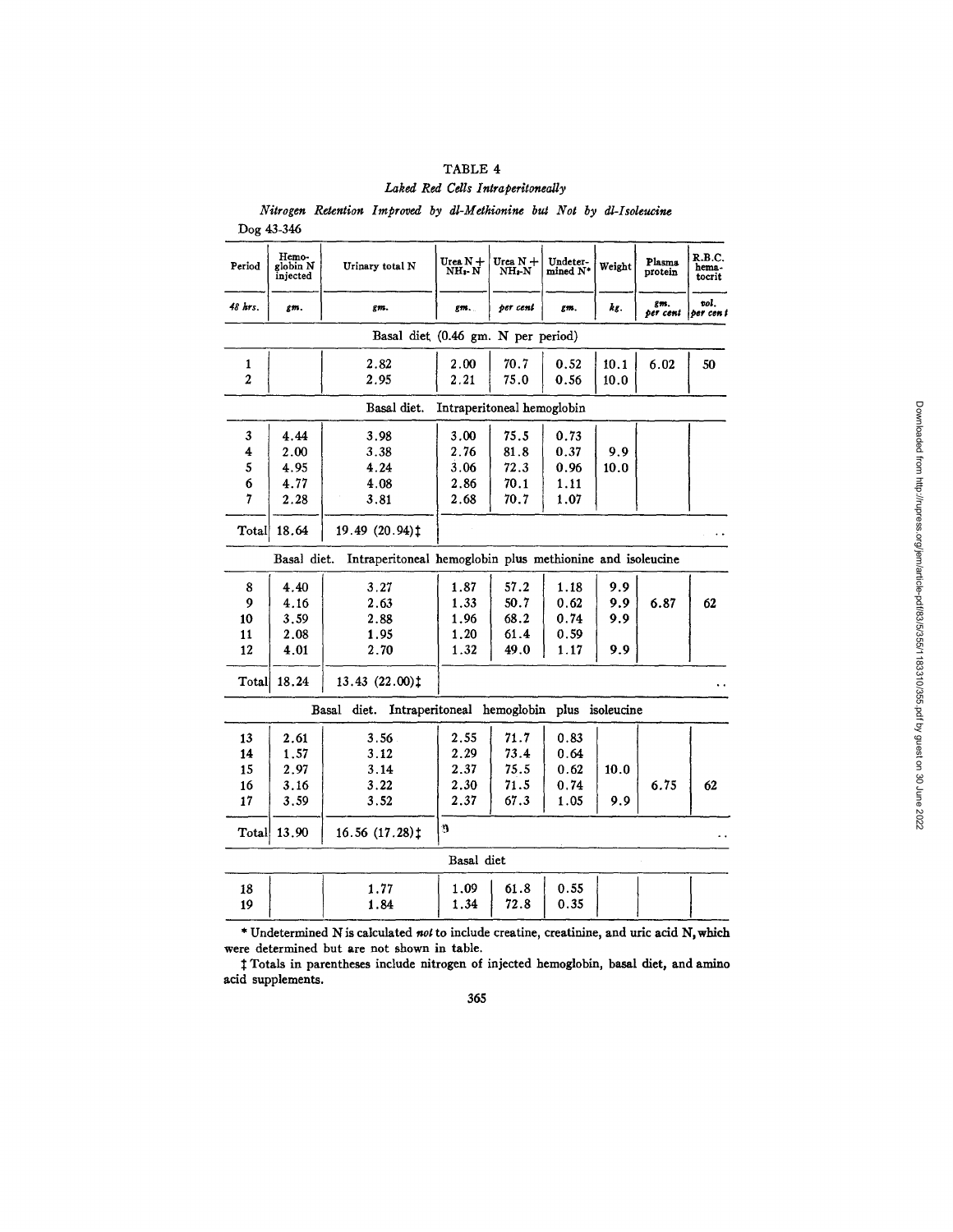# TABLE 5 *Laked Red Cells Intraperitoneally*

*Nitrogen Retention Improved by dl-Methionine but Not by dl-Isoleu~ine* 

| Period  | Hemo-<br>globin N<br>injected | Urinary total N                                             | Urea N +<br>NHs-N                            | Urea $N + N$      | Undeter-<br>mined N* | Weight     | Plsma<br>protein | R.B.C.<br>hema-<br>tocrit |
|---------|-------------------------------|-------------------------------------------------------------|----------------------------------------------|-------------------|----------------------|------------|------------------|---------------------------|
| 48 hrs. | gm.                           | gm.                                                         | gm.                                          | per cent          | gm.                  | kg.        | gm.<br>per cent  | voi.<br>per cent          |
|         |                               |                                                             | Basal diet (0.54 gm. N per period)           |                   |                      |            |                  |                           |
| 1       |                               | 4.71                                                        | 3.69                                         | 78.3              | 0.72                 |            | 6.87             | 66.2                      |
| 2       |                               | 5.76                                                        | 4.41                                         | 76.5              | 0.90                 |            |                  |                           |
| 3       |                               | 3.45                                                        | 2.27                                         | 65.8              | 0.82                 |            |                  |                           |
| 4       |                               | 3.71                                                        | 2.51                                         | 67.7              | 0.85                 | 14.8       | 5.22             |                           |
|         |                               | Basal diet.                                                 | Hemoglobin intraperitoneally plus isoleucine |                   |                      |            |                  |                           |
| 5       | 3.82                          | 4.12                                                        | 2.02                                         | 49.2              | 1.92                 |            |                  |                           |
| 6       | 4.01                          | 6.87                                                        | 5.53                                         | 80.5              | 0.95                 |            |                  |                           |
| 7       | 2.37                          | 6.06                                                        | 4.32                                         | 71.3              | 1.36                 |            |                  |                           |
| 8       | 3.24                          | 3.95                                                        | 2.60                                         | 65.8              | 1.04                 |            |                  |                           |
| 9       | 3.86                          | 4.47                                                        | 3.65                                         | 81.7              | 0.54                 | 14.2       | 5.56             | 64                        |
| Total   | 16.80                         | 25.47 (20.57) $\ddagger$                                    |                                              |                   |                      |            |                  |                           |
|         | Basal                         | diet.<br>Hemoglobin                                         |                                              | intraperitoneally | plus                 | methionine |                  |                           |
| 10      | 4.18                          | 3.90                                                        | 3.12                                         | 80.1              | 0.50                 | 14.0       |                  |                           |
| 11      | 1.30                          | 2.77                                                        | 1.86                                         | 67.3              | 0.60                 |            |                  |                           |
| 12      | 3.34                          | 2.65                                                        | 2.02                                         | 76.3              | 0.36                 |            |                  |                           |
| 13      | 3.73                          | 4.35                                                        | 2.81                                         | 64.7              | 1.18                 | 14.1       |                  |                           |
| 14      | 3.90                          | 3.11                                                        | 2.27                                         | 72.9              | 0.47                 | 14.3       | 5.95             |                           |
| Total   | 16.45                         | 16.78 (19.48)‡                                              |                                              |                   |                      |            |                  |                           |
|         | Basal diet.                   | Hemoglobin intraperitoneally plus isoleucine and methionine |                                              |                   |                      |            |                  |                           |
| 15      | 3.59                          | 2.47                                                        | 1.29                                         | 52.2              | 0.92                 |            |                  |                           |
| 16      | 3.71                          | 4.21                                                        | 2.78                                         | 66.1              | 1.11                 |            | 5.75             | 63                        |
| 17      | 3.73                          | 3.17                                                        | 1.51                                         | 47.5              | 1.37                 |            |                  |                           |
| 18      | 2.03                          | 3.79                                                        | 2.88                                         | 76.6              | 0.66                 | 14.2       |                  |                           |
| 19      | 3.69                          | 3.09                                                        | 1.88                                         | 660.7             |                      |            | 5.18             |                           |
| Total   | 16.75                         | 16.73 (20.91) <sup>†</sup>                                  |                                              |                   |                      |            |                  |                           |
|         |                               |                                                             | Basal diet                                   |                   |                      |            |                  |                           |
| 20      |                               | 2.44                                                        |                                              | 59.3              |                      |            |                  |                           |
| 21      |                               | 1.94                                                        |                                              | 51.4              |                      | 14.0       |                  |                           |

\* Undetermined N is calculated *not* to include creatine, creatinine, and uric acid N,which were determined but are not shown in tables.

Totals in parentheses include nitrogen of injected hemoglobin, basal diet, and amino acid supplements.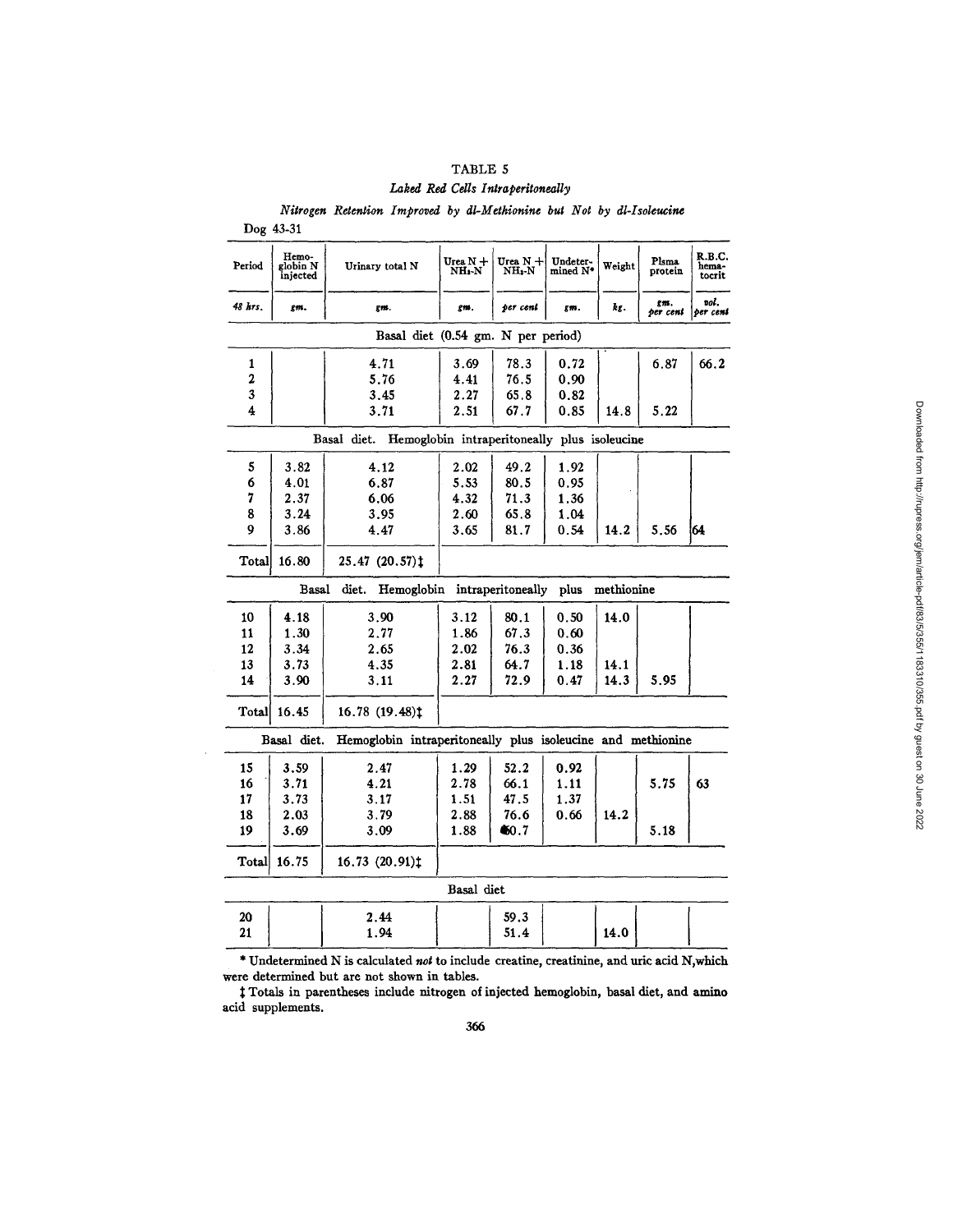#### *Experimental History*-Table 4.

Dog 43-346. Female Doberman mongrel. Kennel diet for 6 months followed by 10 days' fast with water *ad libitum*. Placed on low protein diet I, 150 gm. with choline chloride 400 mg. and nicotinic acid 25 rag. daily. *Periods I and 2,* diet eaten i00 per cent. *Periods 3 to 7,*  laked red blood cells 75 to 87 cc. given intraperitoneally daily on 8 of 10 days without reaction; diet eaten 100 per cent. *Periods 8 to 12,* laked red blood cells 63 to 83 cc. supplemented with dl-isoleucine 1 gm. and dl-methionine 0.40 gm., given daily on 9 of 10 days without reaction; small amounts of food left were force fed to insure 100 per cent cousumption. *Periods*  13 to 17, laked red blood cells 58 to 75 cc. supplemented with 1 gm. *dl*-isoleucine, given intraperitoneally without reaction on 9 of 10 days. Peritoneal puncture in period 17 released about 200 cc. of faintly turbid straw-colored fluid, with specific gravity 1.004, 0.87 gm. per cent protein, and only occasional mesothelial cells from which bacteria were grown on culture. However dog appeared well, temperature was normal, and food consumption was spontaneous and cmhplete in periods 13 through 18; a small food residue in period 19 was force fed. Returned to kennel and condition has remained normal.

# *Experimental* H/story--Table 5.

Dog 43-31. Short-haired female hound. After long continued maintenance on kennel diet, fasted for 3 days and then placed on low protein diet I, 180 gm. plus 400 mg. choline chloride and 25 mg. nicotinic acid daily. *Periods I to 4,* diet eaten I00 per cent. At close of period 4, drew 30 cc. blood for electroplioretic study. *Periods 5 to 9,* 56 to 80 cc. of laked red blood cells with 1 gm. d/-lsoleucine given intraperitoneally daily on 9 of 10 days without immediate reaction. Diet eaten 100 per cent. Dog vomited a little mucus after injections in periods 6 and 9. At close of period 9, drew 30 cc. of blood for electrophorefic study. *Periods*  10 to 14, 56 to 74 cc. of laked red blood cells supplemented with 0.40 gm. dl-methionine given daily intraperitoneally on 9 of 10 days without reaction. Diet eaten 100 per cent. Drew 30 cc. of blood for electrophoretic study at close of period 14. *Periods 15 to 19,* 62 to 74 cc. of laked red blood cells given intraperitoneally with 0.40 gm. methionine and 1 gm.  $dl$ -isoleucine on 9 of 10 days. Food consumption 100 per cent with some force feeding. At close of period 19, 30 cc. of blood drawn for electrophoretic study. Periods 20 and 21, ate 100 per cent of diet.

Table 6 shows the results of electrophoretic analysis of the plasma of dog 43- 31. The first and last analyses are on plasma obtained at the end of 8 days of basal low protein diet only. The three intervening analyses are at the ends of 10 day periods during which the dog received hemoglobin intraperitoneally together with small amounts of either d/-methionine, d/-isoleucine or both (Table 5). At the end of the first 10 day period of intraperitoneal hemoglobin there is a marked fall in the albumin concentration, a rise in the  $\alpha$ -globulin, and a very marked rise in the  $\beta$ -globulin and "fibrinogen." During the next two periods of 10 days each during which hemoglobin was given intraperitoneally, the albumin level rises slightly to remain fairly constant and the  $\beta$ -globulin and "fibrinogen" do likewise. It must be remembered that in the normal dog only about 40 per cent of the area of the "fibrinogen" peak is due to fibrinogen. At the end of the final 8 day period during which the dog received only the basal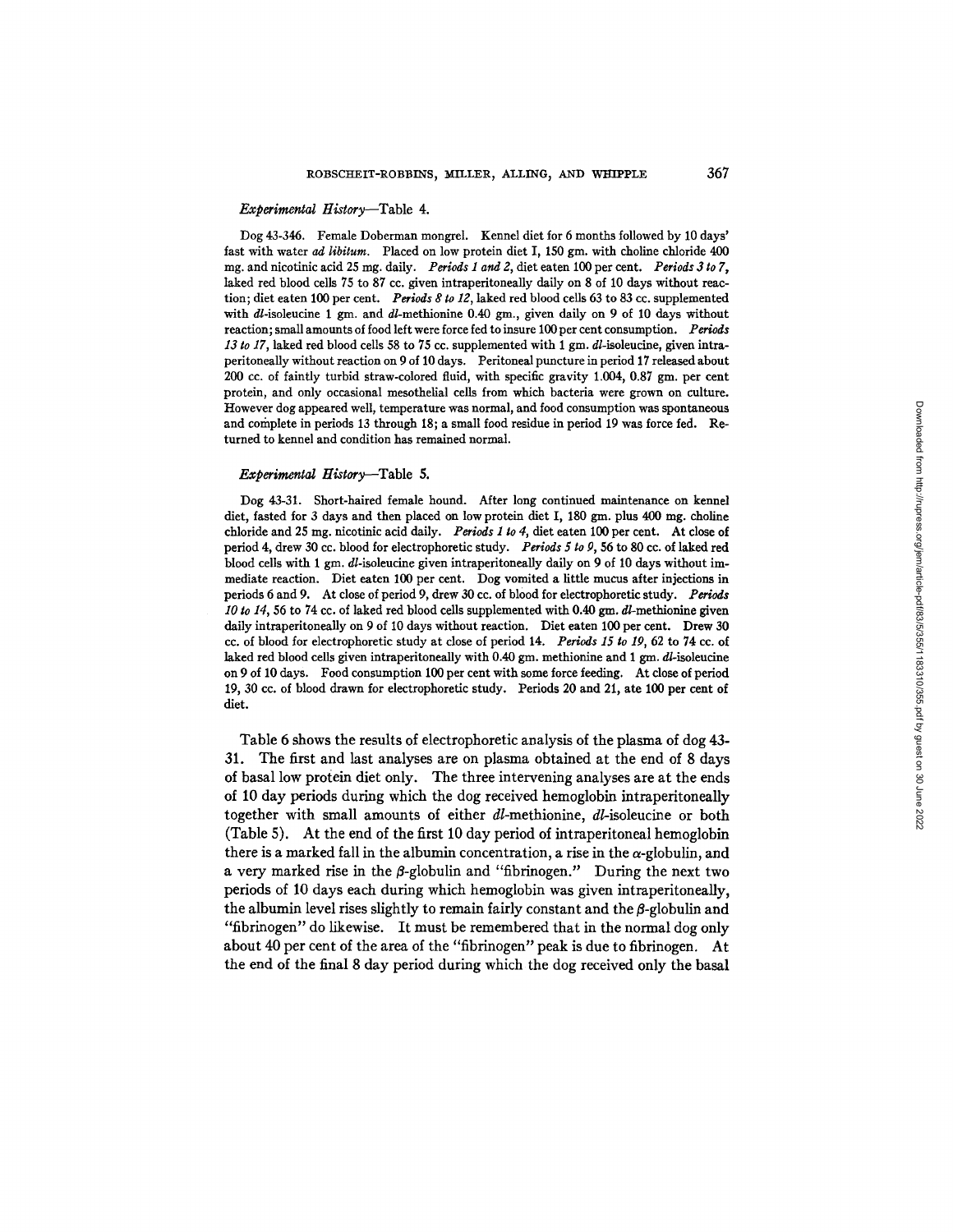low protein diet, the concentrations of  $\beta$ -globulin and "fibrinogen" declined sharply.

# TABLE 6

# *Intraperitoncal Hemoglobin Supports F\_2eetropkoretic Albumin Level and Increases Concentration of Proteins Migrating with Mobilities of Beta Globulin and Fibrinogen*

| Dog 43-31 |                                                                     |         |                     |         |      |      |  |  |  |  |
|-----------|---------------------------------------------------------------------|---------|---------------------|---------|------|------|--|--|--|--|
| Period*   | Electrophoretic concentrations, gm. per cent                        |         |                     |         |      |      |  |  |  |  |
| 48 hrs.   | Total protein                                                       | Albumin | α‡                  | β       | φŞ   | γ    |  |  |  |  |
|           |                                                                     |         | Basal diet-very low | protein |      |      |  |  |  |  |
| $1 - 4$   | 5.11                                                                | 2.34    | 1.63                | 0.40    | 0.31 | 0.43 |  |  |  |  |
|           | Basal diet $+$ hemoglobin and dl-isoleucine intraperitoneally       |         |                     |         |      |      |  |  |  |  |
| $5 - 9$   | 5.41                                                                | 1.72    | 1.96                | 0.66    | 0.57 | 0.50 |  |  |  |  |
|           | Basal diet $+$ hemoglobin and $dl$ -methionine intraperitoneally    |         |                     |         |      |      |  |  |  |  |
| $10 - 14$ | 5.14                                                                | 1.97    | 1.34                | 0.61    | 0.88 | 0.34 |  |  |  |  |
|           | Basal diet $+$ hemoglobin and $dl$ -isoleucine and $dl$ -methionine |         |                     |         |      |      |  |  |  |  |
| $15 - 19$ | 5, 13                                                               | 1.87    | 1.46                | 0.59    | 0.71 | 0.50 |  |  |  |  |
|           |                                                                     |         | Basal diet          |         |      |      |  |  |  |  |
| $20 - 23$ | 4.90                                                                | 1.90    | 1.59                | 0.34    | 0.57 | 0.50 |  |  |  |  |

*(Compare with Table 5 for Other Experimental Data)* 

\* Periods correspond to those of Table 5.

 $\downarrow \alpha$  refers to the sum of the concentrations of all four  $\alpha$ -globulins.

§ Only about 40 per cent of the normal  $\phi$  peak is due to fibrinogen.

#### DISCUSSION

These experiments add support to our previous contention that hemoglobin given parenterally, like plasma proteins, enters into the body protein economy and undoubtedly contributes to the body protein pool. Hemoglobin may thus provide nitrogen adequate for maintenance of weight and nitrogen balance.

Previous reports show (10) that hemoglobin as the principal source of nitrogen intake contributes to the production of both red cells and plasma protein in the *doubly depleted dog* under conditions of constant weight loss. In the simple hypoproteinemlc dog we have observed excellent nitrogen retention and maintenance of weight without production of enough plasma protein to raise the lowered plasma protein levels present (10). A recent report from this laboratory (7) indicates that massive infusion of red cells in plasmapheresis of a simple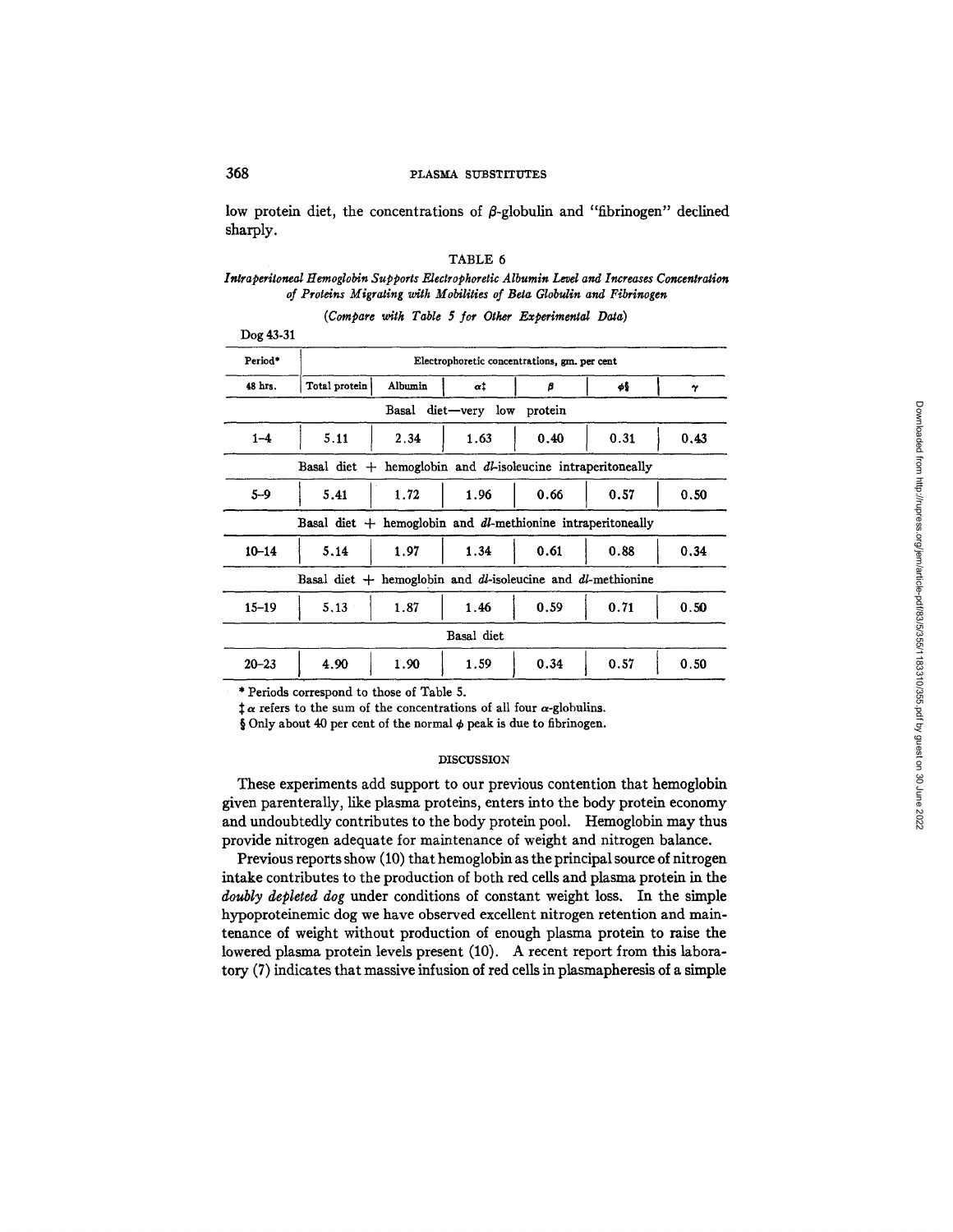hypoproteinemic dog receiving a casein digest may be followed by new plasma protein production. This new plasma protein is derived, in part at least, from the catabolism of injected red cells.

The work of Devlin and Zittle was interpreted by them (4) as showing that human globin is inadequate to support growth in rats unless supplemented with isoleucine; unfortunately the very poor food consumption of the rats receiving the unsupplemented globin was not controlled by paired feeding, and the failure to grow may be simply the result of the very low food intake reported. Other workers (12) have controlled the dietary intake and shown that rats on a human or beef globin diet become anemic and fail to grow unless fed a supplement of isoleucine. It has also been found necessary to add *l*-isoleucine to an acid digest of hemoglobin before it will support growth in rats (1).

However, dl-isoleucine supplementation of dog hemoglobin fails to cause a significant improvement in nitrogen retention in our studies. The isoleucine content of dog red cells (hemoglobin) as determined microbiologically has not yet been reported. This may resolve the apparent discrepancy in our observations on *maintenance in the* dog as compared with those on *growth* in the rat. In any event, it must be kept in mind that the amino acid requirement for growth is much greater than that for maintenance.

A small supplement of d/-methionine on the contrary, results in significant improvement of nitrogen retention. The amino acid composition of hemoglobin as reported by Block and Bolling  $(3)$  indicates that hemoglobin is low in its content of isoleucine, and low in its content of methionine as compared with dietary proteins of known high biologic value. Using the method of McCarthy and Sullivan (8) we have found human and dog red blood cells to contain 1.28 and 1.36 gm. methionine per cent red cell protein respectively.

Methionine supplementation of a protein dietary low in methionine has been known to improve its biologic value (15). We have also recorded experiments showing increased efficiency of utilization of body protein stores in the dog fed methionine with a very low protein diet (9). Nitrogen sparing by methionine during hemoglobin injection may be the result of both improved biologic value and sparing of body protein stores.

From the practical point of view it is of interest to compute the amount of hemoglobin nitrogen liberated and available for metabolism as a result of red cell breakdown from ordinary wear and tear. A normal dog weighing 12 kilos with a blood volume of 1 liter and 18 gm. of hemoglobin per cent will have a total of 180 gm. of hemoglobin in circulation. If approximately 1 per cent of the red cells are broken down per day, 1.8 gm. of hemoglobin or approximately 0.3 gm. of nitrogen daily would derive from this source. Under conditions of greater red cell breakdown correspondingly more hemoglobin nitrogen would become available.

The exact fate of the protein moiety of hemoglobin in intermediary metab-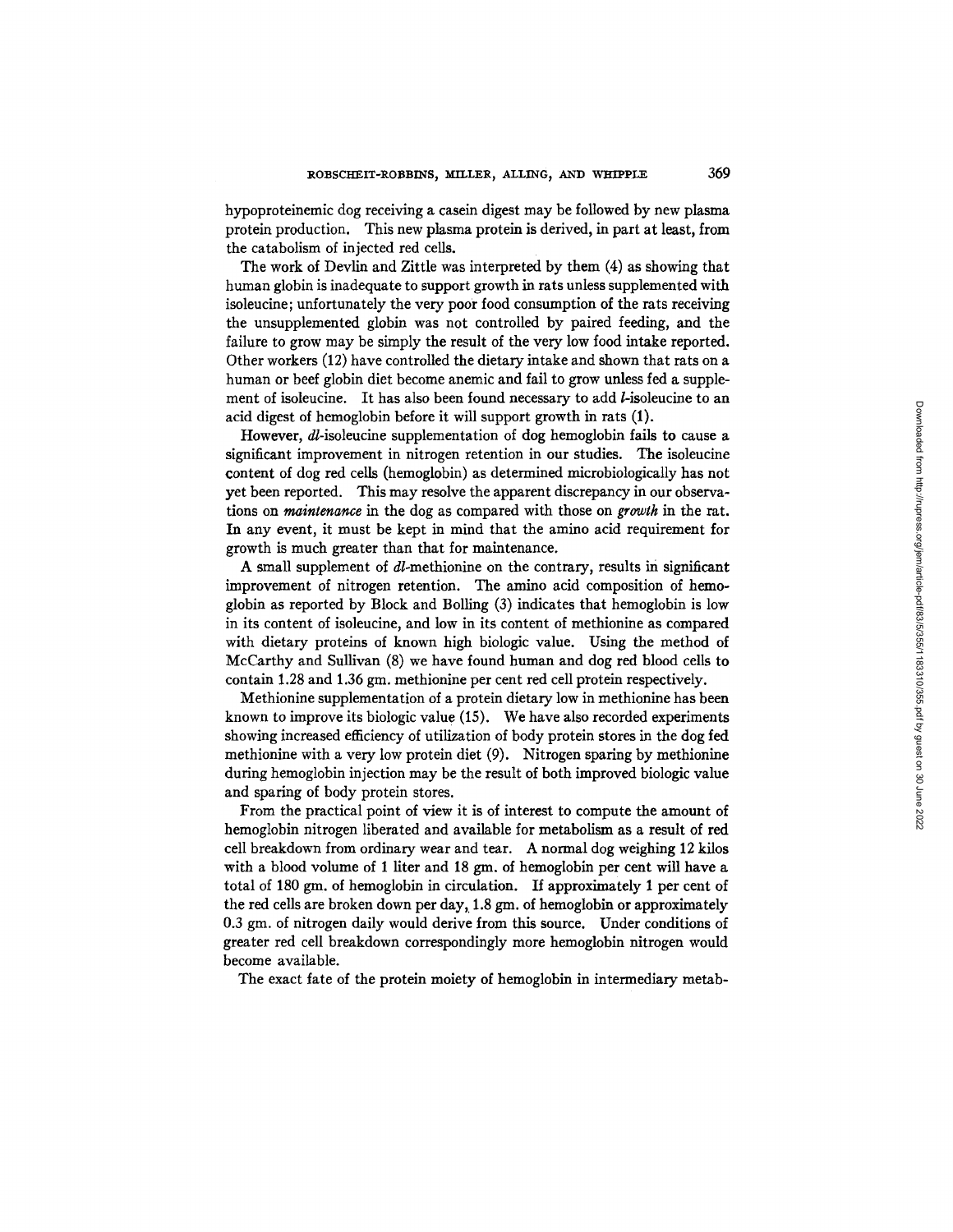olism is not clear. Is globin split directly from the pigment radicle and can globin be detected in the peripheral circulation after large infusions of hemoglobin? The prompt increase in the areas of the  $\beta$ -globulin and "fibrinogen" peaks after the intraperitoneal injection of hemoglobin and the subsequent decrease in these same peaks after discontinuing the giving of hemoglobin suggest the possibility that globin may enter the circulation and be responsible for these increases. If the isoelectric point of dog globin is similar to that of human globin, 7.5 according to Munro and Munro (11), one would expect that at a pH of 8.5 the mobility would be low. We determined the mobility of a sample of "modified human globin" in veronal buffer of pH 8.5 and ionic strength 0.1 and found it to lie between the mobilities of human fibrinogen and  $\beta$ -globulin. (This modified human globin is the same as that used in the experiments of Table 1.)

It is unlikely that there was an actual increase in fibrinogen as a result of peritoneal irritation because there was no rise whatever in the  $\alpha$  3 globulin peak. In our experience a rise in fibrinogen produced by tissue injury is always accompanied by a marked rise in  $\alpha$  3 globulin. We plan further work to determine whether or not globin appears in plasma after intraperitoneal administration of hemoglobin.

# **SITMMARY**

Hemoglobin and globin alone, supplemented, or modified in various ways are seriously considered as plasma substitutes.

Human globin given to doubly depleted (anemic and hypoproteinemic) dogs by vein contributes to the production of new hemoglobin and plasma protein, but there is some toxicity and weight loss. Dog hemoglobin given intraperitoneally is better tolerated and somewhat more completely utilized with more blood proteins formed and less weight loss.

Dog globin (tryptic digest) given by vein in anemic dogs is associated with a moderate production of new hemoglobin.

Horse globin by mouth contributes to the formation of new hemoglobin in the standard anemic dog.

Dog hemoglobin given intraperitoneally in protein fasting, non-anemic dogs is well utilized to maintain nitrogen and weight balance. A  $dl$ -isoleucine supplement fails to improve this utilization of hemoglobin for *maintenance* in the dog. A small supplement of d/-methionine greatly improves the utilization of dog hemoglobin for maintenance in the dog and further addition of isoleucine is without effect.

The intermediary metabolism of dog hemoglobin is not yet worked out. Electrophoretic analyses (Table 6) suggest that globin appears in the peripheral circulation after intraperitoneal injections of hemoglobin.